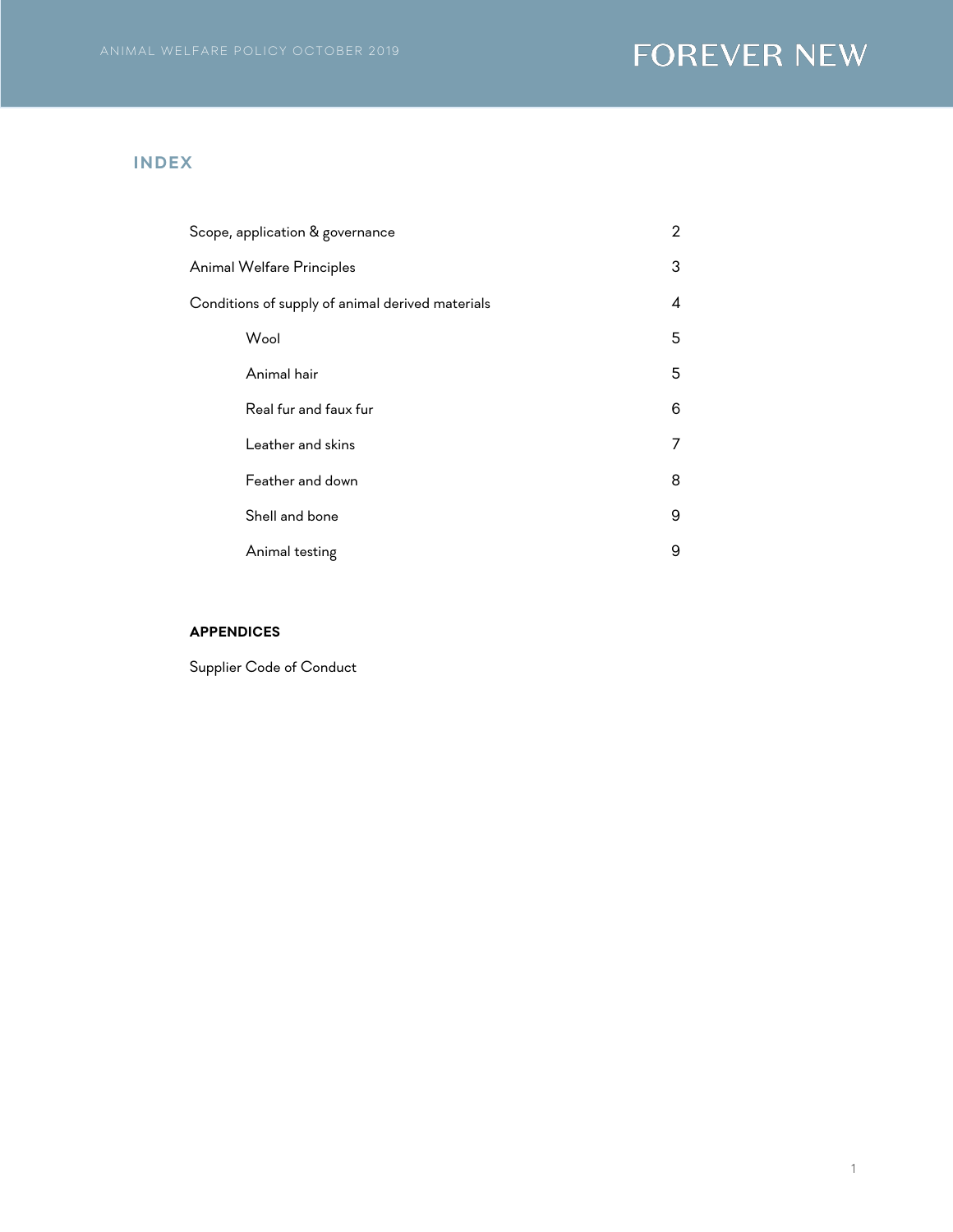# **SCOPE, APPLICATION GOVERNANCE**

### **SCOPE**

This policy applies to all supply partners in the Forever New supply chain. This includes, but is not limited to, agents, direct suppliers, sub-contractors, suppliers of trims, accessories, raw materials and fabrics.

### **APPLICATION**

This policy and the commitments herein should be read in conjunction with the Forever New Supplier Code of Conduct. If there is any doubt about acceptable or prohibited materials or concerns regarding compliance with this policy, it is the responsibility of suppliers to direct queries to ethicalsourcing@forevernew.com.au before sourcing any such material.

### **NON-COMPLIANCE**

Forever New reserves the right to conduct audits of suppliers for compliance with this policy. Any breaches may be subject to Corrective Action Plans. We are committed to working with our Suppliers to resolve outstanding issues.

### **POLICY REVIEW**

This policy will be reviewed on a regular basis in efforts to work with the industry on developments towards best practice animal husbandry and sourcing.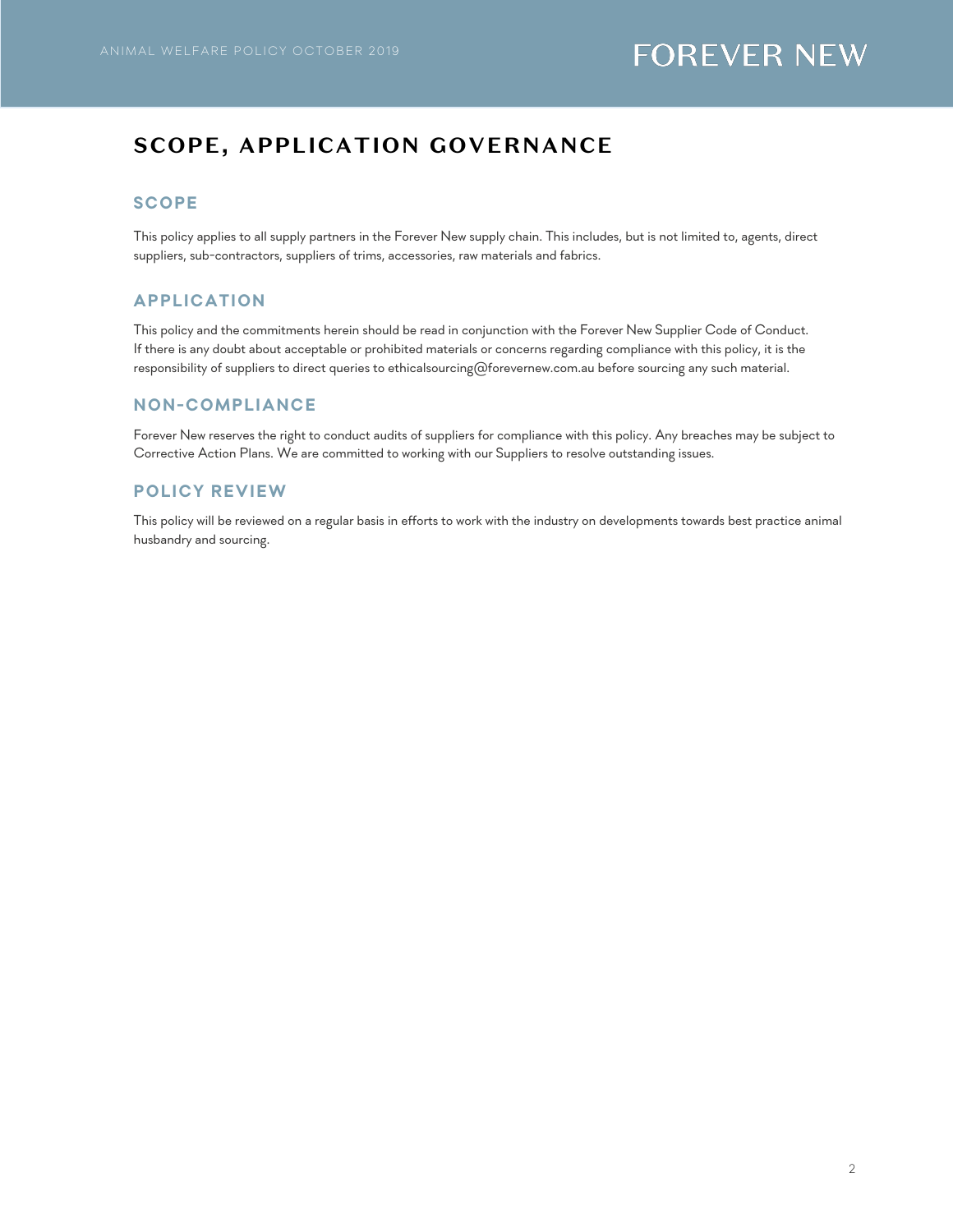# **ANIMAL WELFARE PRINCIPLES**

Forever New believes in achieving high ethical standards across our global supply chain and is committed to working with our suppliers to ensure any raw materials including animalderived fibre are sourced responsibly.

At a minimum, Suppliers must comply with all local and national laws regarding labour standards as well as animal welfare and husbandry.

Suppliers must ensure all animals within the Forever New supply chain are treated humanely and with respect. Animals within our supply chain should be afforded the internationally recognised 'Five Freedoms' in their rearing, transportation and slaughter:

- 1. Freedom from hunger and thirst
- 2. Freedom from discomfort
- 3. Freedom from pain, injury or disease
- 4. Freedom to express normal behaviour
- 5. Freedom from fear and distress

Suppliers must ensure only animal-derived products that are by-products of the meat industry are used in Forever New products. Suppliers must ensure no fibres or skins are sourced using live plucking, skinning or boiling.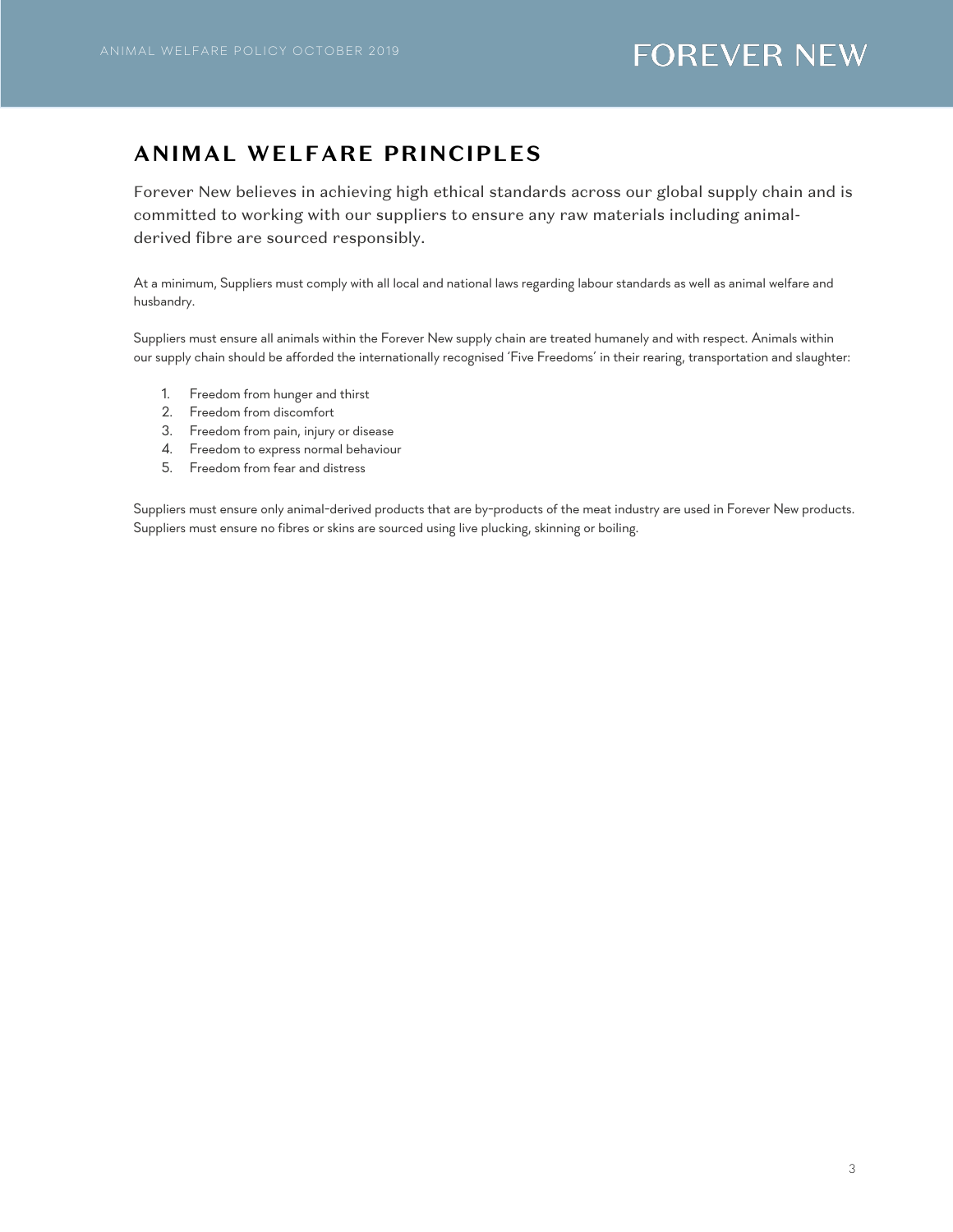# **CONDITIONS OF SUPPLY OF ANIMAL DERIVED MATERIAL**

# **NOTE**

For all animal derived materials supplied to Forever New, the following information must be supplied at development stage.

- Country of Origin of rearing of animal
- Common and Scientific name
- Suppliers may also be asked to provide their animal welfare standards and any supporting certification documentation on request.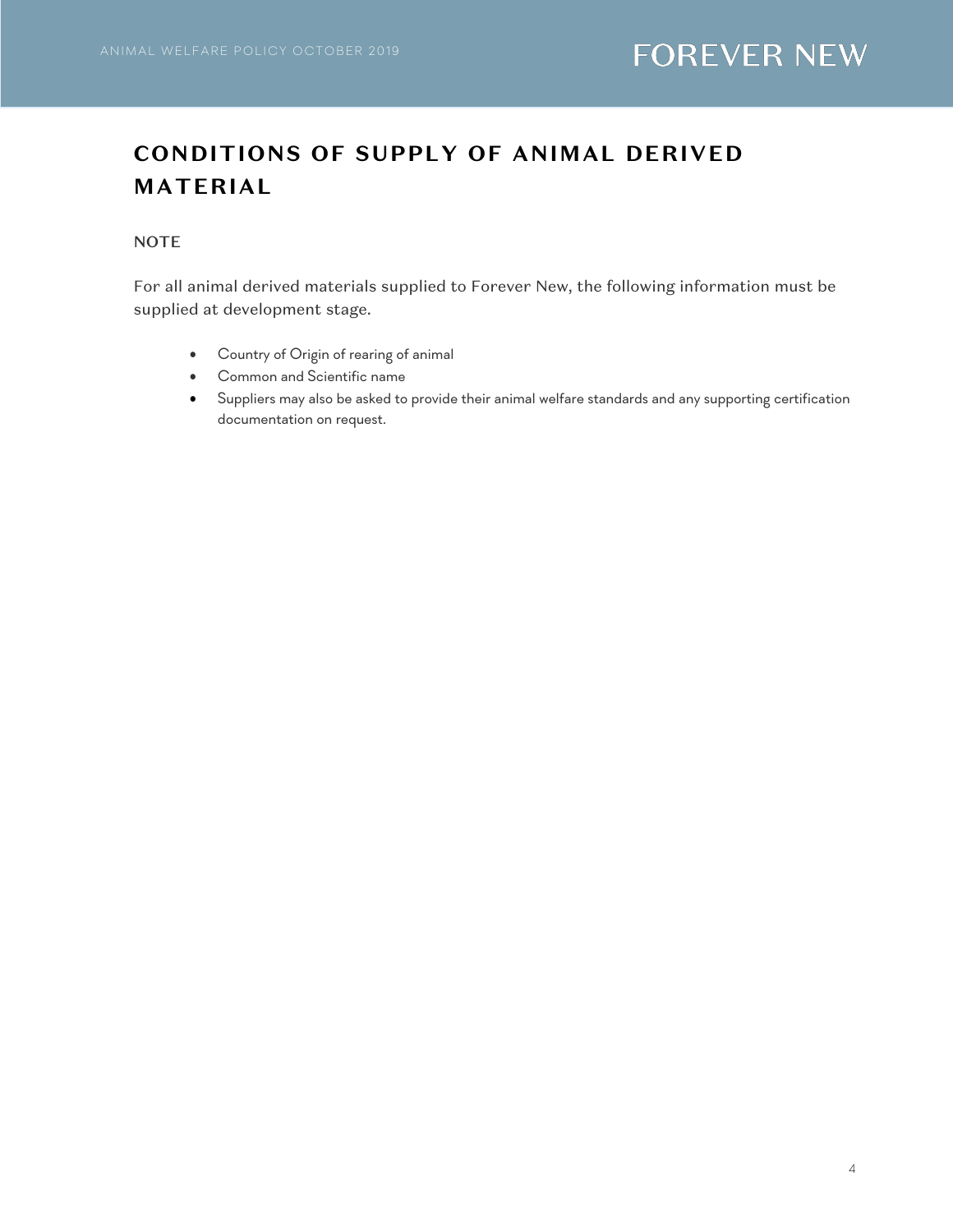#### **WOOL**

Sheep and lamb's wool must be sourced from producers that exercise good animal husbandry practice. Forever New strongly encourages suppliers to source wool from suppliers that do not practice mulesing. Forever New's preference is for wool to be sourced from certified chain of custody schemes such as The Responsible Wool Standard (RWS) and QZ Merino.

#### **Australian sourced wool**

Forever New will not accept Australian wool from nondeclared sources.

Suppliers of Australian sourced Merino wool must provide confirmation that the wool is either from Non Mulesed (NM) or Ceased Mulesed (CM) sources.

Forever New will accept the following certificates to validate the mulesed status of wool:

- 1. NWD National Wool Declaration (only if audited by AWEX)
- 2. AWEX Mulesing certificate Australian Wool Exchange
- 3. IWTO/AWTA Test certificate International Wool Textile Organisation / Australian Wool Testing Authority

### **ANIMAL HAIR**

Animal hair must be sourced from producers that exercise good animal husbandry practices. The following sources are permitted: Cow, Alpaca, Camel, Cashgora, Cashmere goat, Buffalo, Yak, Pig

#### **Prohibited sources of animal hair:**

#### **Angora rabbit hair**

Angora rabbit hair must not be used in the manufacture of Forever New products.

Forever New joined 'People for the Ethical Treatment of Animals' (PETA) in the ban of Angora rabbit hair products, after it was identified in mid-December 2013 that Angora rabbit hair cannot currently be sourced ethically.

In December 2013 we ceased all future sourcing of any product containing Angora rabbit fibre. We have also made a commitment to PETA and our customers that we will not use Angora rabbit hair in any future products, unless an ethical source is identified.

#### **Mohair from the Angora goat**

Mohair from the Angora goat must not be used in the manufacture of Forever New products.

In September 2018, Forever New committed to ceasing all future sourcing of any product containing mohair from the Angora goat until such time as a source is identified that upholds the animal welfare standards Forever New expects.

#### **Other prohibited sources:**

Animal hair must not be sourced:

- From rabbit, badger, mongoose, otters, racoon, sable and squirrel. Note: This list is not exhaustive.
- By live plucking or boiling
- From endangered, vulnerable, exotic, culled or wild caught species including any species listed on either list below.

Convention of International Trade in Endangered Species (CITES) https://www.cites.org/ International Union for the Conservation of Nature (IUCN) http://www.iucnredlist.org/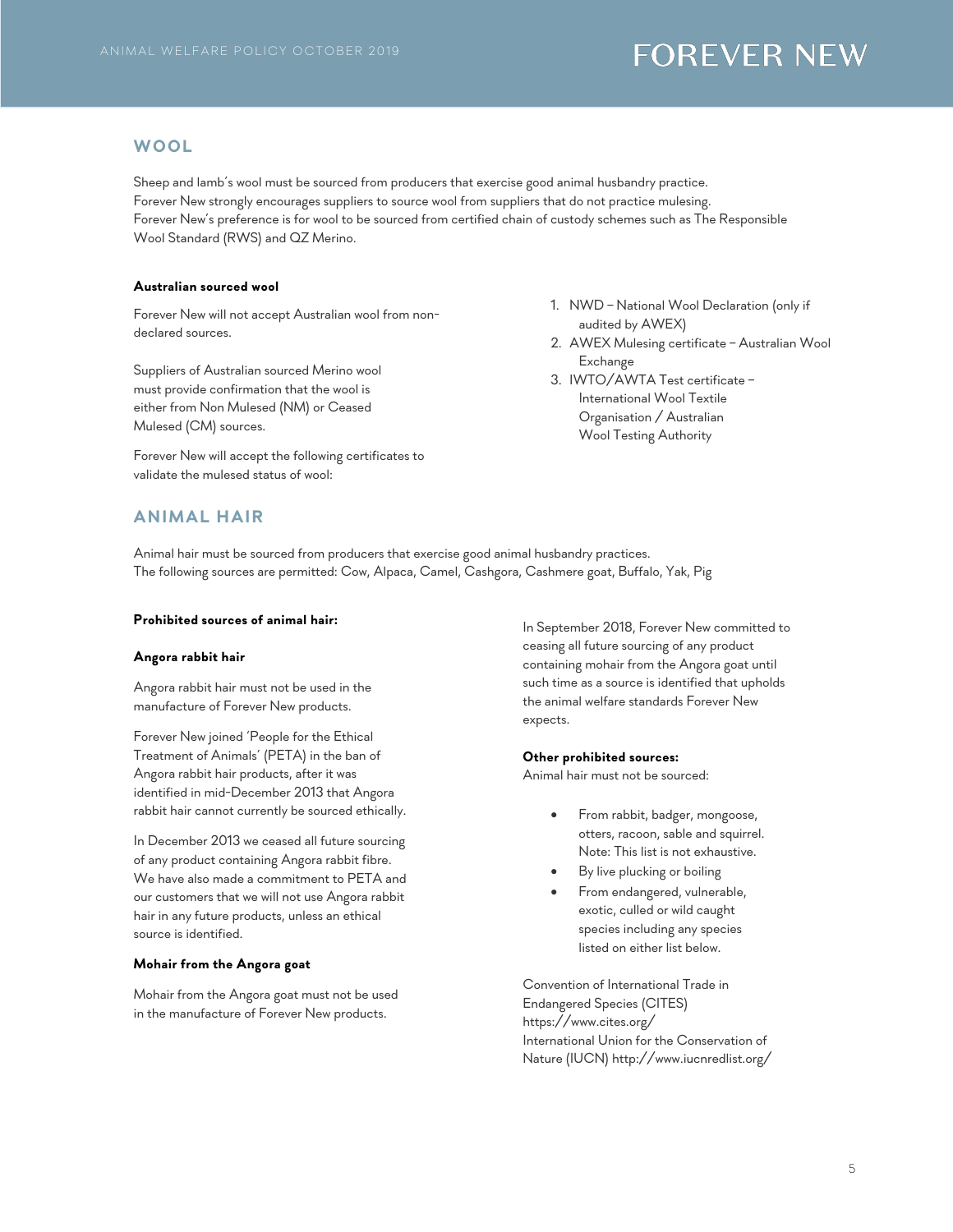# **REAL FUR & FAUX FUR**

#### **Real Fur**

Real animal fur is defined as animal skin or part of skin with fur fibres attached. Real fur must not be used in the manufacture of Forever New products.

Real animal fur includes both farmed fur and fur which is a by-product of any other industry.

It includes, but is not limited to, fox, mink, sable, rabbit, chinchilla, muskrat, racoon dog, astrakhan, karakul and Mongolian lamb hair or any materials from foetal or newborn lambs as well as fur from animals caught in the wild.

Fur from cats and dogs is also prohibited in accordance with the Regulation of the European Parliament and of the Council banning the placing on the market and the import of or export from the Community of cat and dog fur and products containing such fur (EU 2006/0236).

#### **Faux Fur**

Forever New accepts faux fur from synthetic sources.

Faux fur is defined as any material made of cellulose or synthetic fibres designed to resemble real animal fur.

Forever New is aware of instances of substitution of real fur for fibres that are marketed and sold to Forever New as 'faux fur'.

Forever New will not tolerate any real animal fur in any product, including trims and accessories. It is the responsibility of all Suppliers to ensure that faux fur being supplied is synthetic.

If suppliers to Forever New have concerns around the content of faux fur they have been supplied, it is recommended they conduct fibre tests on bulk material using ISO1833-1:2006 (Part 1). A simple test might also allow detection of real fur:

| <b>ACTION</b>          | <b>FAUX</b>                   | <b>REAL</b>                     |  |
|------------------------|-------------------------------|---------------------------------|--|
| Examine backing        | Uniform knitted or mesh       | Soft suede-like leather base,   |  |
|                        | backing, one layer of lining  | often two layers of lining      |  |
| Pierce base with a pin | Easy to push a pin through    | Difficult to push a pin through |  |
|                        | base                          | base                            |  |
| Examine hair           | Uniform in colour and length, | Varying length soft tapered     |  |
|                        | synthetic feeling fibres      | hair                            |  |

Forever New reserves the right to conduct ad hoc tests of finished product to ensure any items marketed as containing 'faux fur' do not contain any real animal fibres. If any real animal fibres are discovered, Forever New is committed to working with Suppliers to resolve the issue and investigate the source to prevent recurrence.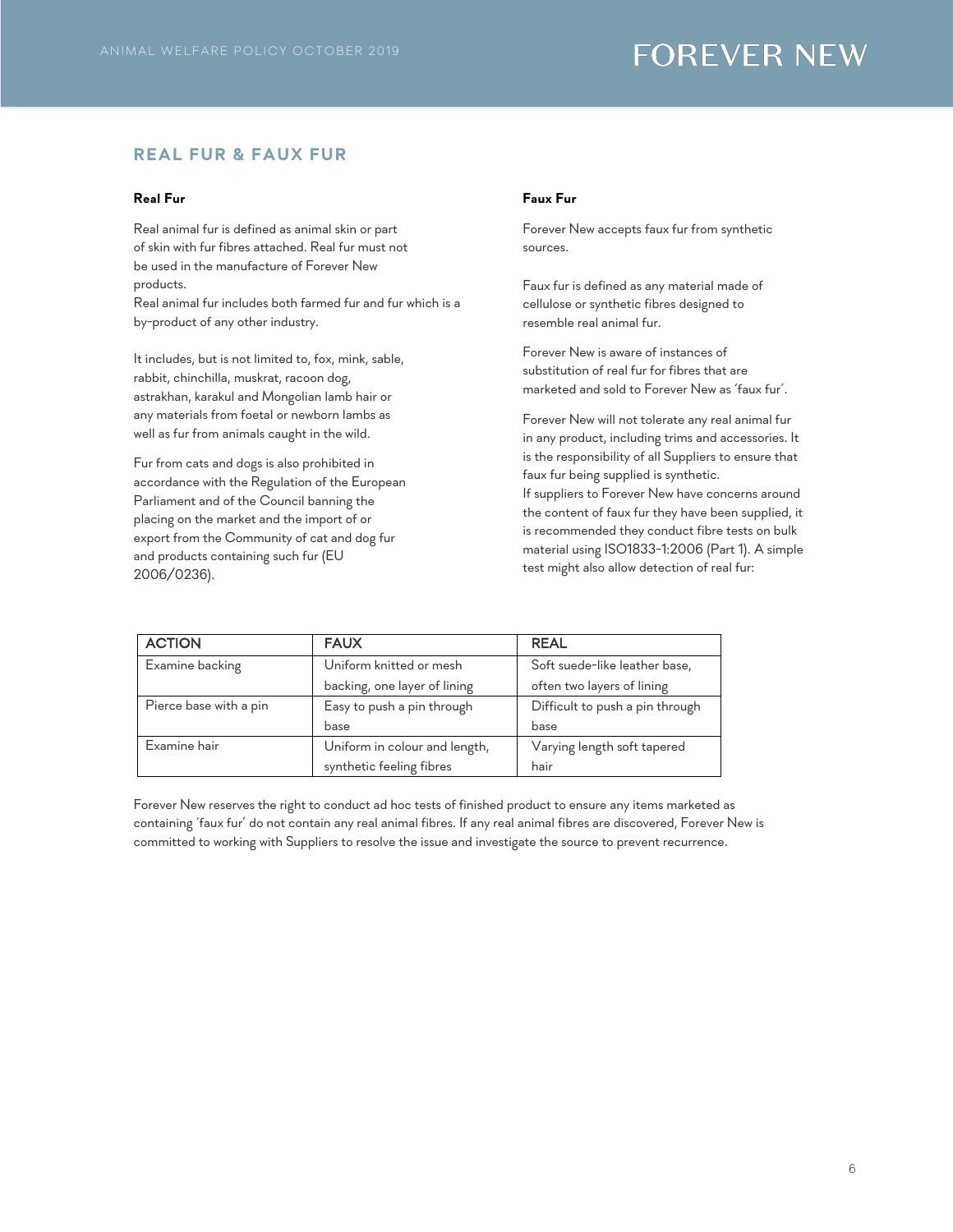# **LEATHER AND SKINS**

Leather and skins must be sourced as a by-product of the food industry and from producers that exercise good animal husbandry practices.

The following sources are permitted: Buffalo, Goat, Pig, Sheep, Cow

#### **Prohibited sources of leather and skins:**

Leather, skins and pelts must not be sourced:

- From reptile skins such as snake, alligator, crocodile, lizard and bird skins such as ostrich.
- Note: This list is not exhaustive.
- By live plucking or boiling
- From endangered, vulnerable, exotic or wild caught species or those farmed solely for their skins including any species listed on either list below.

Convention of International Trade in Endangered Species (CITES) https://www.cites.org/ International Union for the Conservation of Nature (IUCN) http://www.iucnredlist.org/

#### **Leather and skins with fibre or fleece attached**

The use of skins with fibre, eg hair or fleece, still attached is only permitted if they are byproducts of the food industry from the following species:

- Buffalo, Goat, Pig, Sheep, Cow
- Sheepskin and Shearling must only be used if the skin has been sheared to obtain a uniform depth of fibre/fleece.

#### **Prohibited sources of sheepskin:**

Sheepskin must not be sourced from aborted animals such as Karakul or Mongolian lambs, whilst an animal is still alive or from calves or lambs.

#### **Traceability of tanning and re-tanning required:**

Leathers must be tanned in LWG (Leather Working Group) facilities only. Any level of certification will be accepted – bronze, silver or gold.

Suppliers must provide the following details for all leather, skins and sheepskins used in products supplied to Forever New:

- Common and scientific name of species
- Country of origin of hide before tanning, including province
- Confirmation that the leather/skin is a byproduct of the food industry
- Purchase date of leather
- Name and address of tannery of finished leather/skins, where possible
- Name and address of tannery of wet blue leather/skins, where possible
- Name and full address of the slaughterhouse, where possible. Forever New considers physical stamping of the material as the most robust method at this time
- The process each tannery has in place to verify species of hides.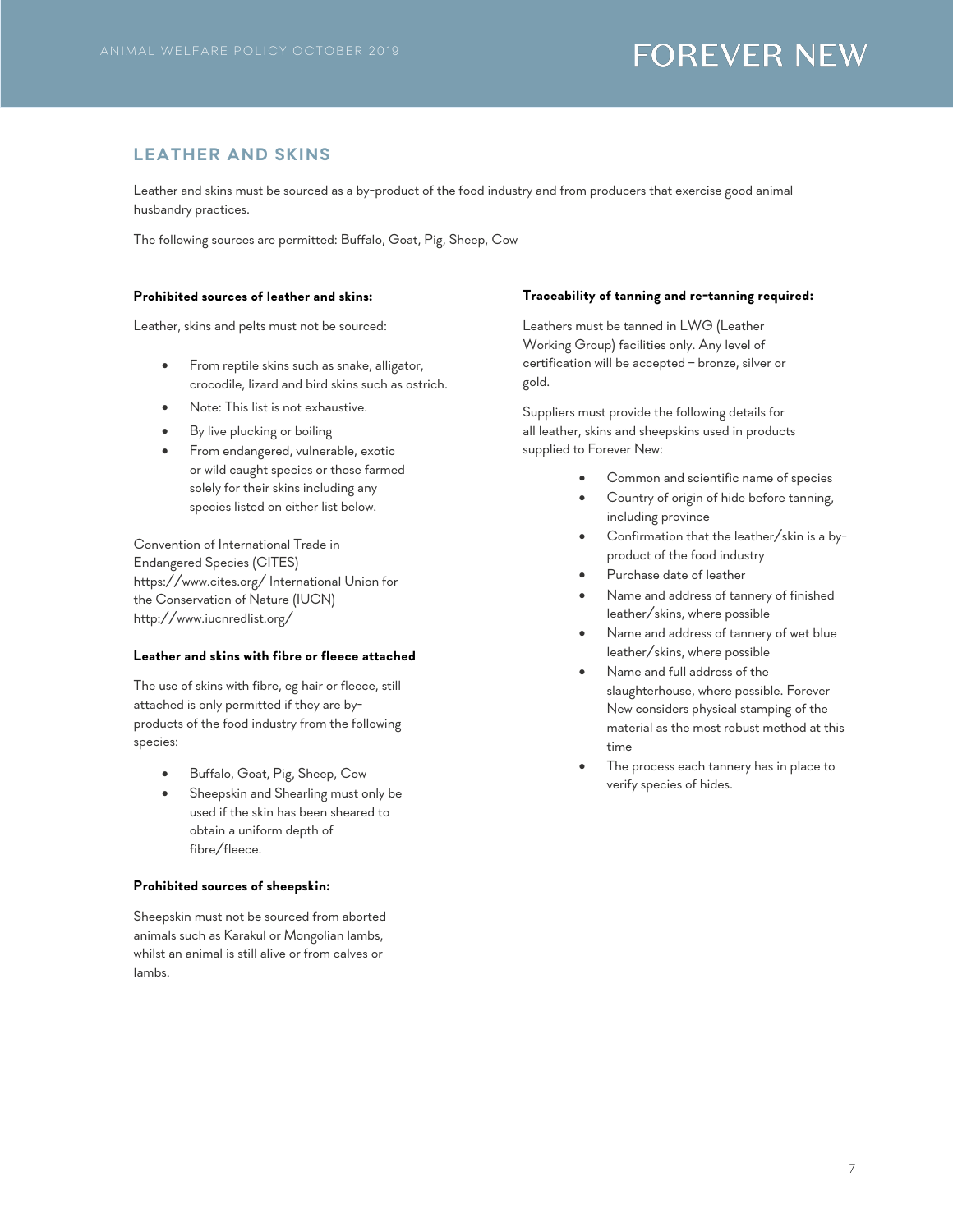## **FEATHERS AND DOWN**

Feather and down must be sourced from producers that exercise good animal husbandry practices and be a by-product of the food industry (see traceability below), with the exception of ducks or geese used in the production of Foie Gras which are not allowed.

All feathers must be sterilised with a recognised agency and documents submitted to Forever New.

#### **Prohibited sources of feathers and down:**

Fibres must not be from:

- Ducks or geese used in the production of Foie Gras
- Peacocks or ostriches
- Sourced from live plucking or live boiling
- From endangered, exotic or wild caught animals, including any species on either list below.

Convention of International Trade in Endangered Species (CITES) https://www.cites.org/ International Union for the Conservation of Nature (IUCN) http://www.iucnredlist.org/

#### **Traceability of feathers and down required:**

Feathers and down must be sourced from suppliers certified to the RDS (Responsible Down Standard).

Valid scope and transaction certificates from feather/down suppliers must be supplied with each order.

### **Responsible Down Standard (RDS) Labeling:**

Please note the following certification requirements depending on whether the final product is to carry the RDS label – this must be confirmed at time of order.

Forever New's minimum requirement is the certified source of feather and down. It is preferred the CMT production facility is certified also, however this is not a minimum requirement.

Product made with RDS certified feather and down a non-RDS certified CMT production facility must not make any RDS labelling claims.

RDS labels are only allowed on garments/products when the whole supply chain has been audited, including CMT production facility and the product contains 100% RDS Certified feather and down. Scope certificates for all facilities must be provided.

| <b>Final Product</b>                                          | Feather and<br>Down         | <b>CMT Facility</b> |
|---------------------------------------------------------------|-----------------------------|---------------------|
| No product labeling or<br>marketing claims made               | RDS certified Not certified |                     |
| Products labeled with the RDS<br>logo & marketing claims made | RDS certified RDS certified |                     |